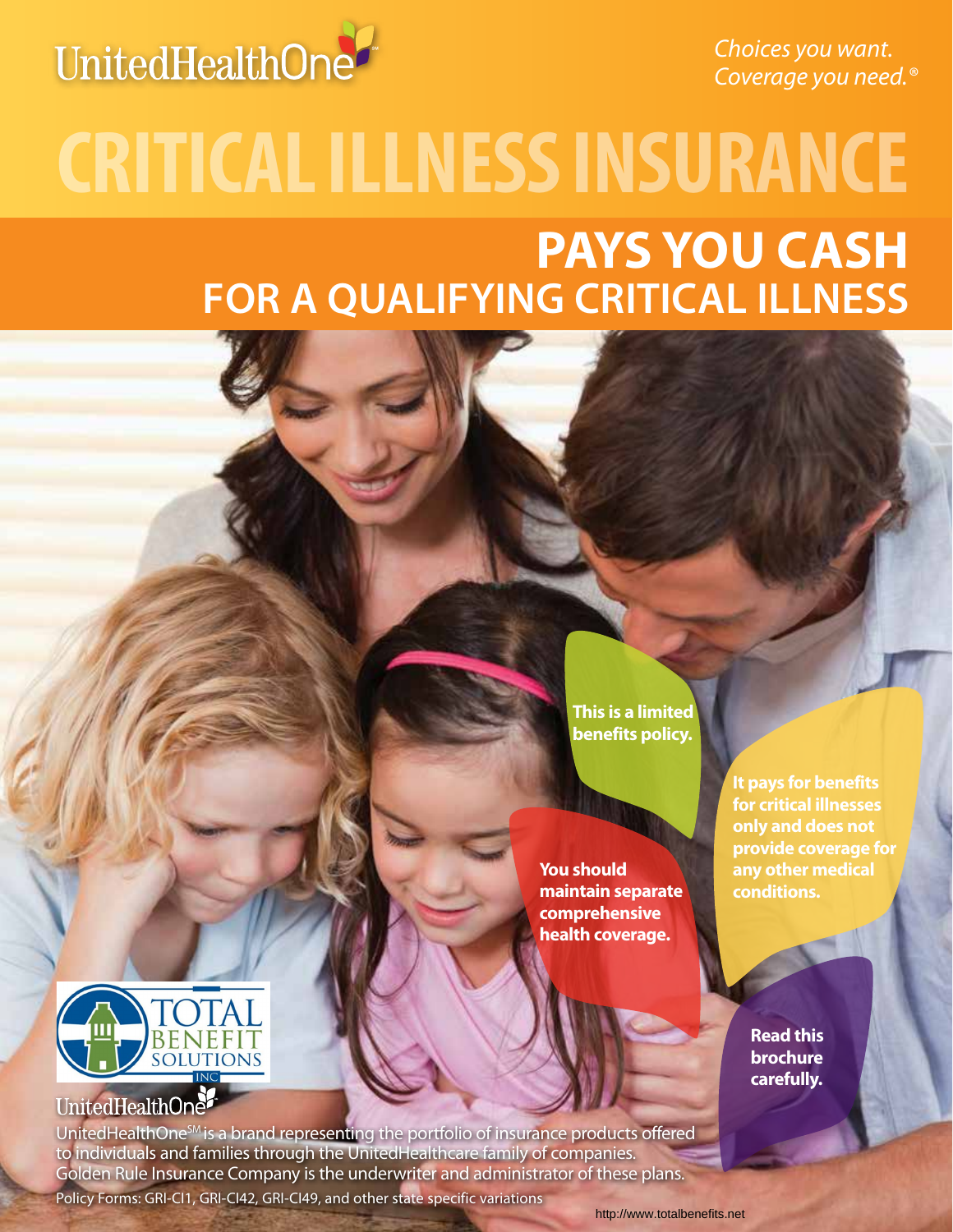# Critical Illness Insurance<sup>1</sup>

**Bills are the last thing you want to worry about when you're seriously ill.**

*We can help.*





A UnitedHealthOne<sup>sM</sup> Critical Illness insurance plan can pay you cash for a qualifying serious illness. **You can use the cash how you want** — for bills, living expenses, out-of-pocket medical costs, and more.

#### **Critical Illness Can Affect Anyone**

#### **Did you know:**

- In the U.S., 38% of women and 44% of men develop cancer in their lifetimes.<sup>2</sup>
- Every 40 seconds someone in the U.S. has a stroke.<sup>3</sup>
- By 2020, over 700,000 Americans will suffer end-stage kidney disease.<sup>3</sup>

#### **A recent study found that out-of-pocket costs associated with a critical illness can be as high as \$14,444.4**

The inability to work can significantly cut into family income. Not only do the costs of the illness add up, but lost income from missed work also takes a toll — on average another \$50,600.<sup>4</sup> One study found that 44% of Americans have less than \$5,887 in savings to cover a financial crisis.<sup>5</sup>

**Can you afford a major illness?** UnitedHealthOne<sup>sM</sup> Critical Illness coverage can be that rainy day fund. You hope you never need it but glad you have it, if the time comes.

# **? Who needs Critical Illness insurance**

- **• If loss of income would impact your way of life.**
- **• If you or your spouse is the primary breadwinner.**
- **• If you have health insurance.**
- **• If you don't have health insurance.**

- 1 This policy provides limited benefits.
- 2 American Cancer Society, "Cancer Statistics, 2014."
- <sup>3</sup> American Heart Association, "Heart Disease and Stroke Statistics 2013 Update."
- <sup>4</sup> "MetLife Accident and Critical Illness Impact Study," October 2013.<br><sup>5</sup> Corporation for Enterprise Development, "Treading Water in the Deep End:
- Findings from the 2014 Assets & Opportunity Scorecard," January 2014.

For more information contact Total Benefit Solutions Inc (215)355-2121<br>http://www.totalbenefits.net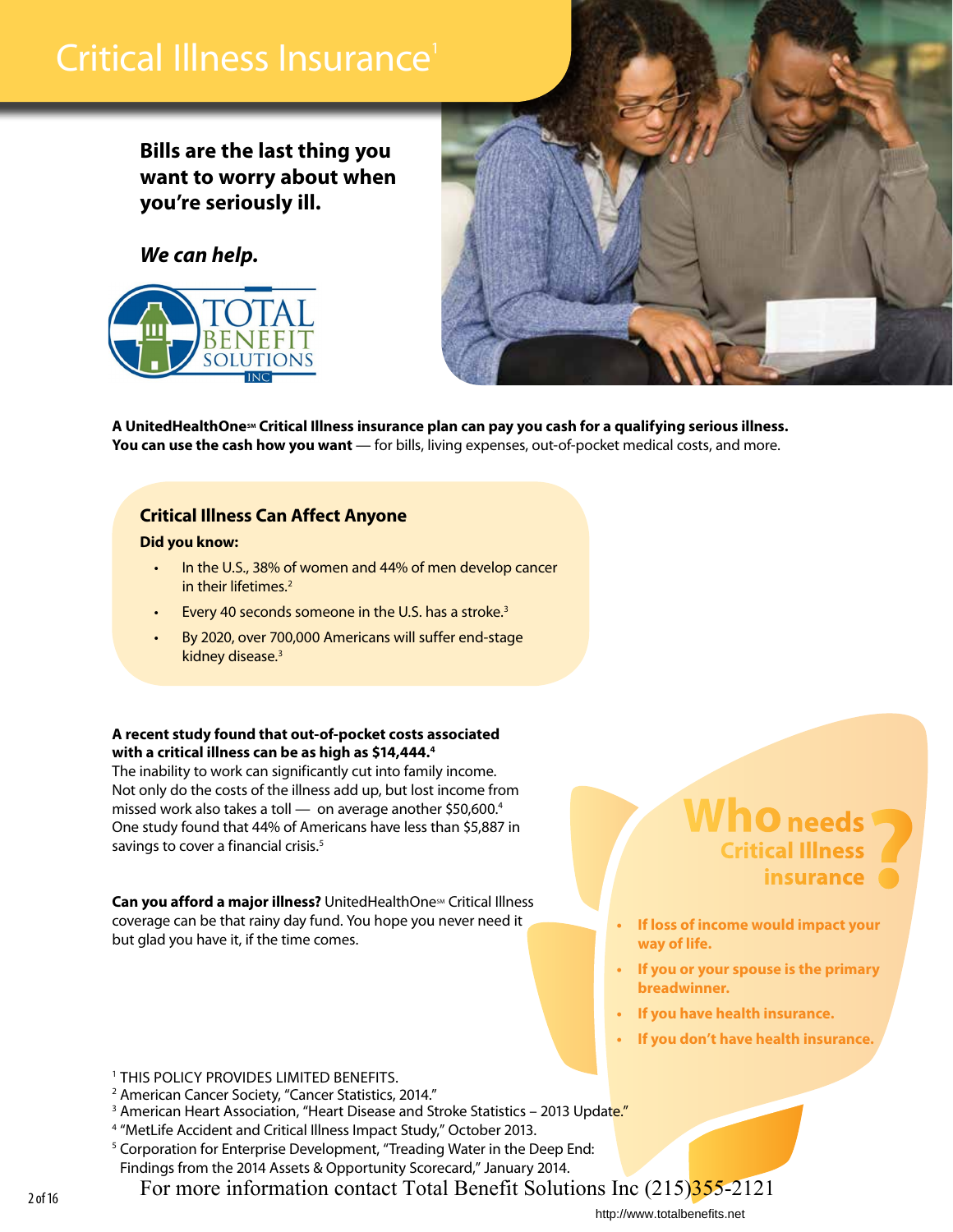# **Critical Illness Insurance**

**Maximum Lifetime Benefit —** you select coverage amount: \$10,000, \$20,000, \$30,000, \$40,000, or \$50,000.

**Waiting Period —** first diagnosis must be made at least 30 days AFTER your effective date.

**Tax-Free Benefits\* —** cash can be used for out-of-pocket medical costs, bills, travel for treatment, and more.

Benefits are paid upon first diagnosis, as a one-time payment, not paid based on actual expenses incurred. Please see policy for complete plan details.

| <b>Critical Illness Diagnosed (as defined in the policy)</b>                  | <b>Percentage of Critical Illness Maximum</b><br><b>Lifetime Benefit Amount to be Paid</b> |
|-------------------------------------------------------------------------------|--------------------------------------------------------------------------------------------|
| <b>Heart Attack</b>                                                           | 100%                                                                                       |
| Stroke                                                                        | 100%                                                                                       |
| Life-Threatening Cancer (diagnosed more than 90 days<br>after effective date) | 100%                                                                                       |
| <b>Loss of Hearing</b>                                                        | 100%                                                                                       |
| Loss of Speech                                                                | 100%                                                                                       |
| <b>Loss of Vision</b>                                                         | 100%                                                                                       |
| Major Transplant                                                              | 100%                                                                                       |
| Paralysis: Quadriplegia                                                       | 100%                                                                                       |
| Paralysis: Paraplegia                                                         | 100%                                                                                       |
| Paralysis: Hemiplegia                                                         | 100%                                                                                       |
| Coma                                                                          | 100%                                                                                       |
| <b>Renal Failure</b>                                                          | 100%                                                                                       |
| Carcinoma in Situ                                                             | 25%                                                                                        |
| <b>Coronary Artery Bypass Graft</b>                                           | 25%                                                                                        |

**Reduction Schedule** — When a covered person reaches age 65, the Critical Illness Maximum Lifetime Benefit amount then in force for that covered person will automatically be reduced by 50%.

\* Consult your tax advisor; restrictions may apply.



# **Suggestion:**

**Combine a UnitedHealthOne<sup>5M</sup> Critical Illness plan with a higher deductible, lower premium health insurance plan. This may help you feel more financially comfortable with your insurance choices.** For more information contact Total Benefit Solutions Inc (215)355-2121<br>http://www.totalbenefits.net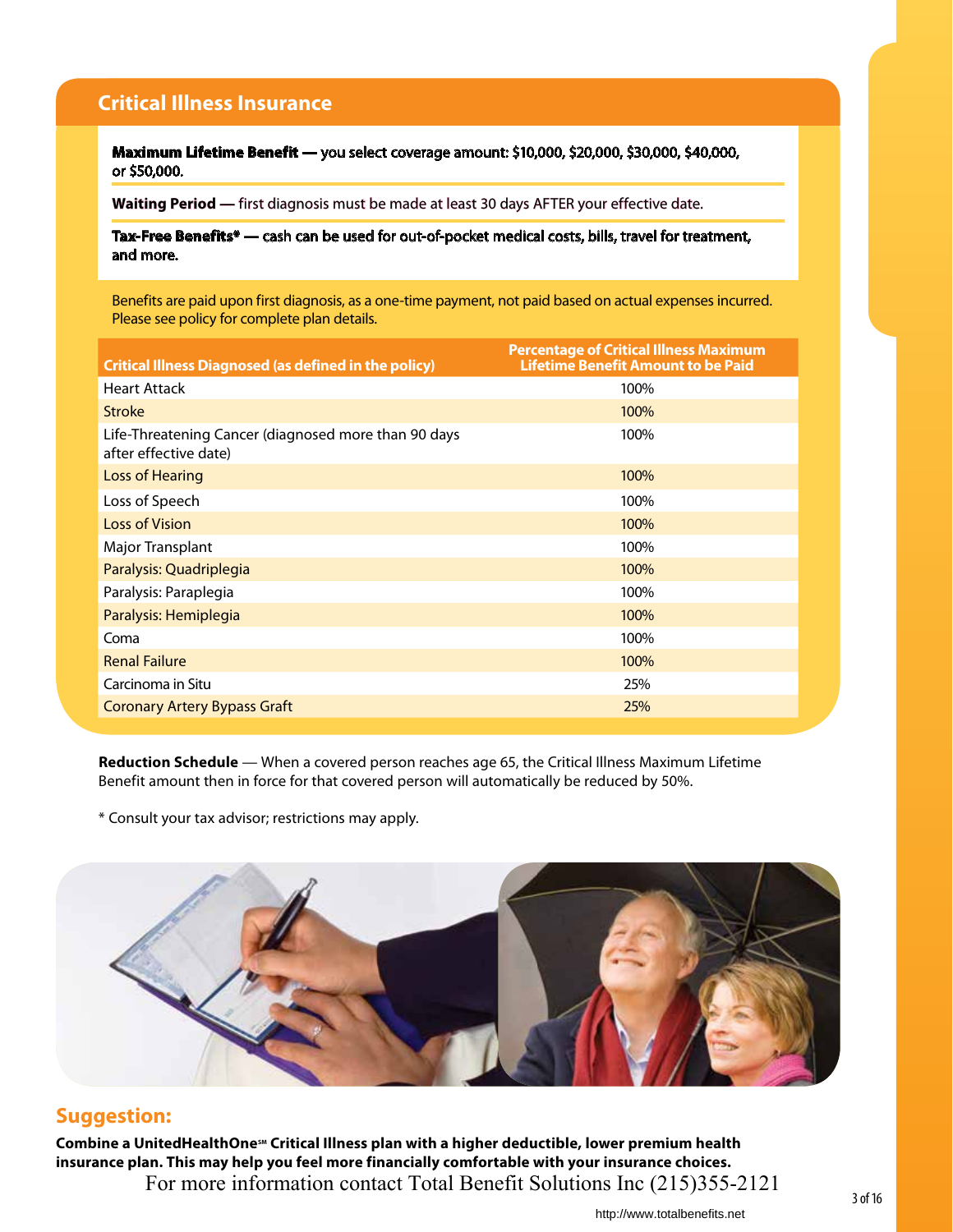# Plan Provisions

**This brochure is only a general outline of the coverage provisions. It is not an insurance contract, nor part of the insurance policy. You'll find complete coverage details in the policy.**

**Our UnitedHealthOneSM Critical Illness plan is a supplemental insurance plan and it is not intended to be a substitute for hospital or medical expense insurance, health care service plans, or major medical expense insurance.**

The purchase of a UnitedHealthOne<sup>sM</sup> Critical Illness plan is not contingent upon purchasing or having any individual **or group health insurance product.** 

### **Benefits**

- **Amount Payable: We will pay the applicable Percentage of Critical Illness Maximum Lifetime Benefit amount for Critical Illnesses as specified below, subject to the following:**
	- 1. Your or your spouse's date of diagnosis must occur after the Critical Illness waiting period has been satisfied;
	- 2. The diagnosis must be made within the United States;
	- 3. The diagnosis must be made while you or your spouse is a covered person under the policy;
	- 4. The total benefits payable under the policy for a covered person for all diagnosis of a Critical Illness will not exceed the Critical Illness Maximum Lifetime Benefit amount; and
	- 5. Benefits are subject to all other terms, conditions limitations, and exclusions under the policy.
- **Critical Illness Diagnosis Requirements** We reserve the right to have any diagnosis of a Critical Illness reviewed by a physician of our choice. In the event of any dispute or disagreement regarding the appropriateness or correctness of the diagnosis, we shall have the right to request an examination of either the covered person or the evidence used in arriving at the diagnosis by an independent, acknowledged expert selected by us in the applicable field of medicine.
- **Critical Illness Maximum Lifetime Benefit Amount** If a covered person's date of diagnosis occurs after the applicable Critical Illness waiting period, and while the policy in force, we will pay you or your beneficiary the specified percentage of the Critical Illness Maximum Lifetime Benefit amount as shown in the policy.

The portion of the Critical Illness Maximum Lifetime Benefit amount payable depends on the type of Critical Illness as specified in the policy.

If you or your spouse receive(s) benefits payable for a Critical Illness of less than 100% of the Critical Illness Maximum Lifetime Benefit amount and later receive(s) a diagnosis for a different Critical Illness, we will pay the specified percentage of the Critical Illness Maximum Lifetime Benefit amount as shown in the policy, for the Critical Illness, less any prior amounts paid or payable under the policy.

Total benefits payable under the policy for a covered person will not exceed the Critical Illness Maximum Lifetime Benefit amount.

#### **• Critical Illness Waiting Period**

There is a 30-day waiting period from each covered person's effective date of coverage under the policy before any benefits are available for any Critical Illness.

#### **• Carcinoma in Situ**

If your or your spouse's date of diagnosis for carcinoma in situ is after the 30-day Critical Illness waiting period, we will pay the indicated percentage of the Critical Illness Maximum Lifetime Benefit amount shown in the policy.

Carcinoma in situ must be diagnosed pursuant to a pathological or clinical diagnosis.

#### **• Coma**

If your or your spouse's date of diagnosis as being comatose is after the 30-day Critical Illness waiting period, we will pay the indicated percentage of the Critical Illness Maximum Lifetime Benefit amount shown in the policy.

The diagnosis of coma must indicate that neurological deficit is present.

#### **• Coronary Artery Bypass Graft**

If you or your spouse receive(s) a diagnosis for a condition that requires a coronary artery bypass graft, if the date of diagnosis is after the 30-day Critical Illness waiting period, and if the covered person receives the coronary artery bypass graft while insured under the policy, we will pay the indicated percentage of the Critical Illness Maximum Lifetime Benefit amount shown in the policy.

Techniques that do not involve open heart surgery, such as balloon angioplasty, laser relief of an obstruction and/or other intra-arterial procedures are not covered.

 Benefits are limited to one coronary artery bypass graft per covered person under the policy.

The diagnosis of the condition that necessitates the need for a coronary artery bypass graft must be made by a board-certified medical doctor and based on angiographic evidence of the underlying disease.

#### **• Heart Attack**

If your or your spouse's date of diagnosis for a heart attack is after the 30-day Critical Illness waiting period, we will pay the indicated percentage of the Critical Illness Maximum Lifetime Benefit amount shown in the policy.

The diagnosis of heart attack must be based on an event which contains all of the following criteria: (1) associated new electrocardiographic (EKG) changes which support the diagnosis; (2) concurrent diagnostic elevation of cardiac enzymes above normal levels; and (3) confirmatory imaging studies such as thalium scans, MUGA scans, or stress echocardiograms.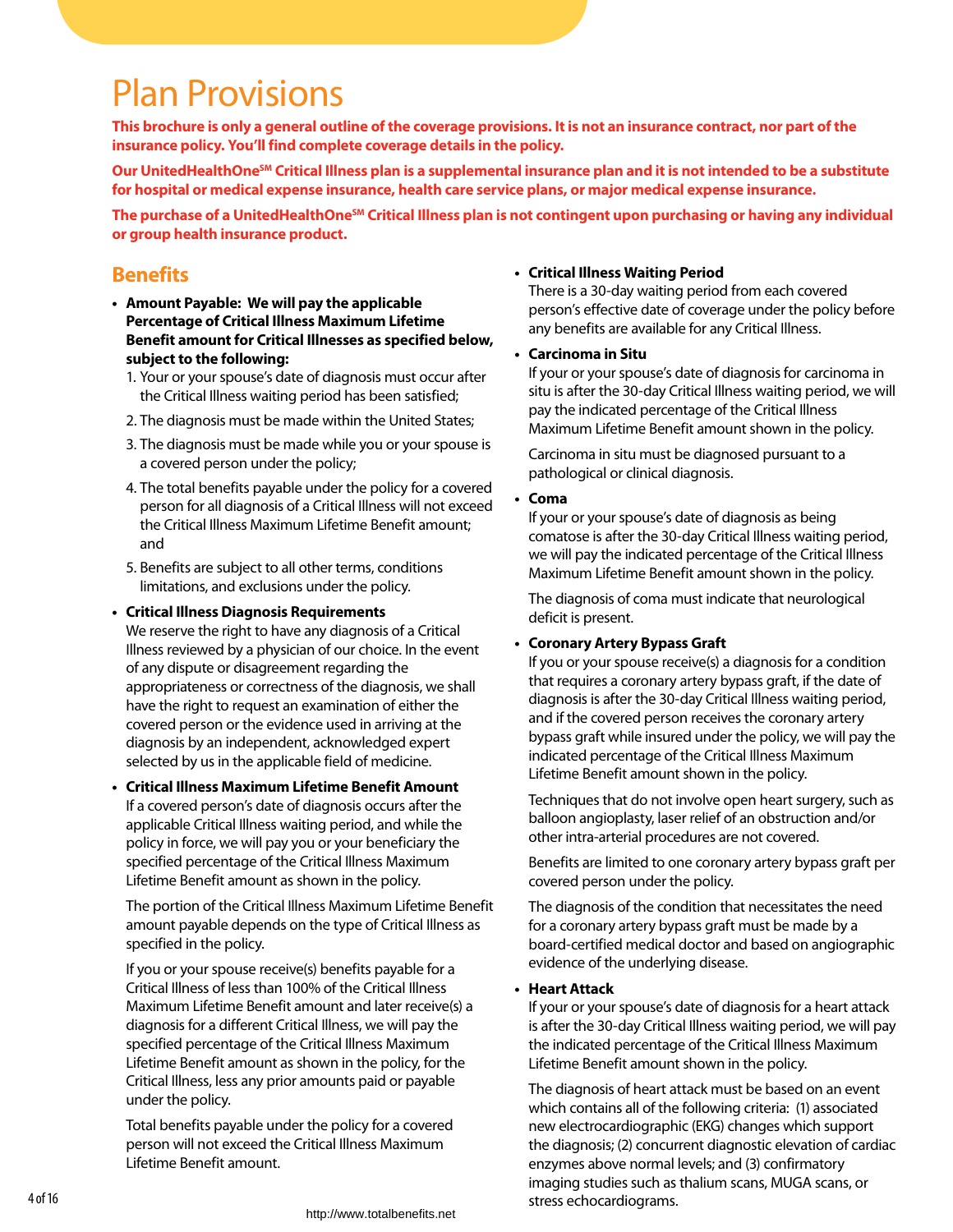#### **• Life Threatening Cancer**

If your or your spouse's date of diagnosis with life threatening cancer is more than 90 days after your or your spouse's effective date of coverage under the policy, we will pay 100% of the Critical Illness Maximum Lifetime Benefit amount shown in the policy.

If your or your spouse's date of diagnosis with life threatening cancer is within the 90-day period after your or your spouse's effective date of coverage under the policy, but after the 30-day Critical Illness waiting period, we will pay 10% of the Critical Illness Maximum Lifetime Benefit amount shown in the policy .

 Life threatening cancer benefits are payable one time per covered person under the policy.

 Life threatening cancer must be positively diagnosed by a board-certified medical doctor certified to practice pathological anatomy or osteopathic pathology, upon the basis of a microscopic examination of fixed tissues or preparations from the hemic system. Such diagnosis shall be based solely on the accepted criteria of malignancy after a study of the histocytologic architecture or pattern of the suspected tumor, tissue and/or specimen. Clinical diagnosis alone does not meet this standard unless a pathological diagnosis is medically inappropriate.

#### **• Loss of Hearing**

If your or your spouse's date of diagnosis for loss of hearing is after the 30-day Critical Illness waiting period, we will pay the indicated percentage of the Critical Illness Maximum Lifetime Benefit amount shown in the policy.

The diagnosis of loss of hearing must be made by a board-certified medical doctor in that field of medicine. The diagnosis of loss of hearing must include audiometric and sound-threshold tests. The auditory threshold cannot be more than 90 decibels. Psychiatric related causes are not covered.

#### **• Loss of Speech**

If your or your spouse's date of diagnosis for loss of speech is after the 30-day Critical Illness waiting period, we will pay the indicated percentage of the Critical Illness Maximum Lifetime Benefit amount shown in the policy.

The diagnosis of loss of speech must be made by a board-certified medical doctor in that field of medicine. The diagnosis of loss of speech must be established for a continuous period of 12 months. Psychiatric related causes are not covered.

#### **• Loss of Vision (blindness)**

If your or your spouse's date of diagnosis for loss of vision (blindness) is after the 30-day Critical Illness waiting period, we will pay the indicated percentage of the Critical Illness Maximum Lifetime Benefit amount shown in the policy.

The diagnosis of loss of vision must be made by a board-certified medical doctor in that field of medicine. Psychiatric related causes are not covered. The diagnosis of loss of vision must indicate that corrected visual acuity must be worse than 20/200 in both eyes, the field of vision must be less than 200 degrees in both eyes or there is a combination of visual defects resulting in the same degree of visual impairment as otherwise stated in this paragraph.

#### **• Major Transplant**

If you or your spouse receive(s) a major transplant after the 30-day Critical Illness waiting period, the specified percentage of the Critical Illness Maximum Lifetime Benefit amount as shown in the policy will be paid. The date of diagnosis of a condition that necessitates a major transplant must also be after the 30-day Critical Illness waiting period.

#### **• Paralysis**

If your or your spouse's date of diagnosis for paralysis is after the 30-day Critical Illness waiting period, we will pay the indicated percentage of the Critical Illness Maximum Lifetime Benefit amount shown in the policy.

If you or your spouse receive(s) a diagnosis for more than one type of paralysis, only the largest percentage of the Critical Illness Maximum Lifetime Benefit amount shown in the policy for paralysis will be paid.

The diagnosis of paralysis must include documented evidence of the physical illness or injury that caused the paralysis.

#### **• Renal (kidney) Failure**

If your or your spouse's date of diagnosis for renal (kidney) failure is after the 30-day Critical Illness waiting period, we will pay the indicated percentage of the Critical Illness Maximum Lifetime Benefit amount shown in the policy.

The diagnosis of end stage renal disease must be based on chronic irreversible failure of the function of both kidneys requiring hemodialysis and necessitating kidney transplant.

#### **• Stroke**

If your or your spouse's date of diagnosis for a stroke is after the 30-day Critical Illness waiting period, we will pay the indicated percentage of the Critical Illness Maximum Lifetime Benefit amount shown in the policy.

The diagnosis of stroke must be made by a board-certified medical doctor and based on documented neurological deficits and confirmatory neuroimaging studies.

#### **• Benefit Reduction at Age 65**

When a covered person reaches age 65, the Critical Illness Maximum Lifetime Benefit amount then remaining for that covered person will automatically be reduced by 50%.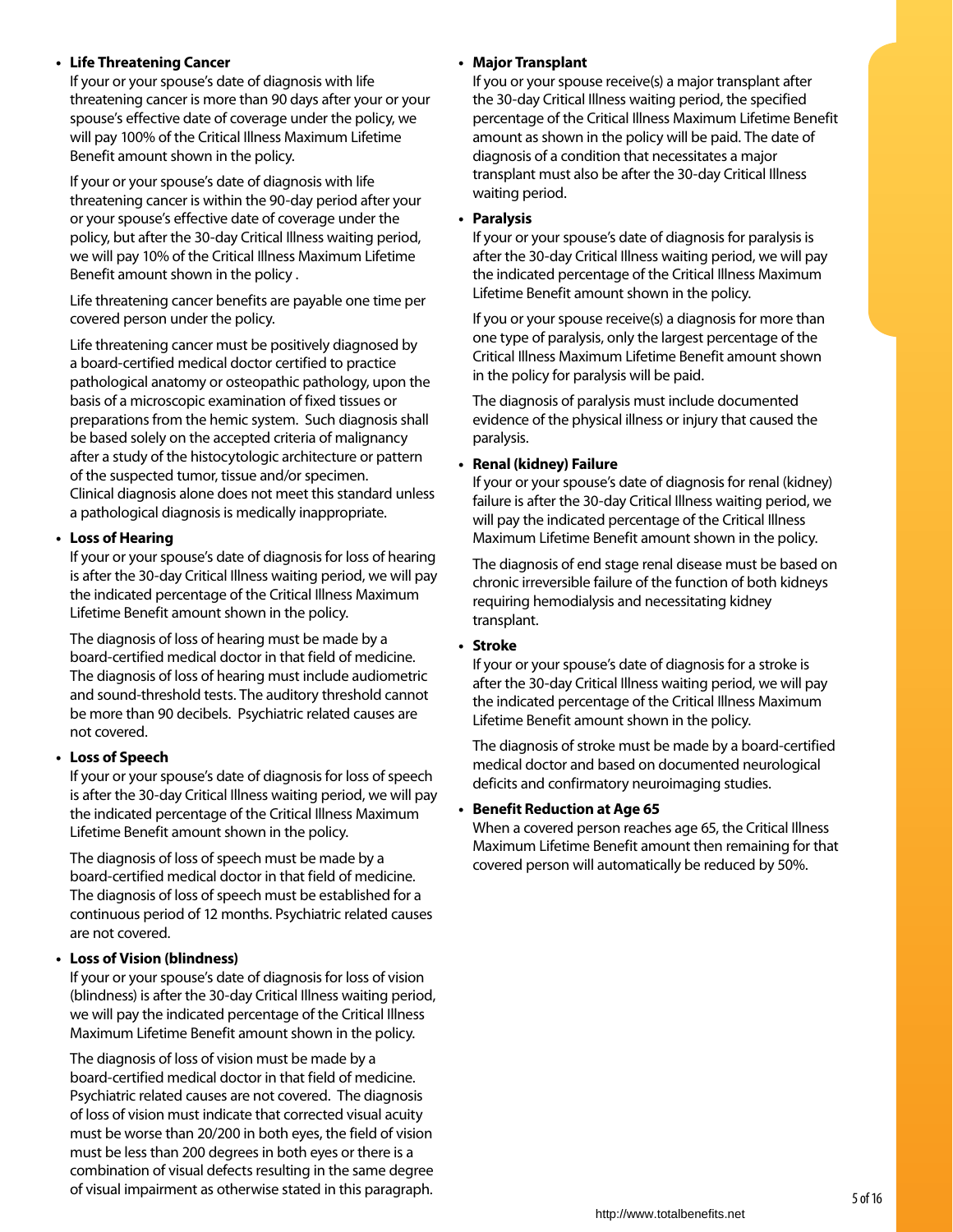# **Limitations and Exclusions**

No benefits will be paid under this policy for diagnosis of a Critical Illness to a covered person for, due to or resulting from:

- 1. A Critical Illness for which a covered person's date of diagnosis occurs before satisfaction of a covered person's Critical Illness waiting period.
- 2. Diagnosis of a Critical Illness while this policy is not in force.
- 3. Attempted suicide or intentionally self-inflicted injury or illness while sane or insane if committed during the first 24 months of coverage under this policy.
- 4. Driving a motorized vehicle or operating any machinery while legally intoxicated from alcohol, or driving a motorized vehicle or operating any machinery while under the influence of drugs unless taken as prescribed by a physician and provided there is no warning against driving while under the influence of that drug as recommended by a pharmacist, a physician or indicated on the prescription drug label instructions.
- 5. Voluntarily taking any sedative or drug, or inhalation of any gas, unless taken or inhaled as your physician prescribes or administers it.
- 6. Committing or attempting to commit a civil or criminal felony or misdemeanor.
- 7. Service in the armed forces of any country, including non-military units supporting such forces.
- 8. Engaging in an illegal occupation.
- 9. Participating in a riot, rebellion or insurrection. Participating means you are taking an active part in common with others. Riot means any use or threat to use force or violence by three or more persons without authority of law.
- 10. Mental and/or physical manifestations of symptoms due to an underlying mental disorder defined in the most current version of the Diagnostic and Statistical Manual of Mental Disorders.
- 11. Injury or illness caused by an act of declared or undeclared war.
- 12. Any injury or illness sustained while the covered person is incarcerated in a state or federal prison or other detention facility.
- 13. Voluntary taking of any over-the-counter drug.
- 14. Participation in hazardous activities including but not limited to rock climbing or mountaineering, bungee jumping, skydiving, parachuting, hang gliding, scuba diving, extreme sports, or racing any type of vehicle in an organized event.
- 15. No benefits will be paid for any services performed by a member of a covered person's immediate family.

#### **Preexisting Condition Limitation**

Benefits are not payable with diagnosis of a Critical Illness in connection with a preexisting condition during the initial 12 consecutive months the covered person has been enrolled for coverage, including any waiting period for coverage eligibility. Diagnosis of a Critical Illness resulting from a preexisting condition commencing thereafter will be covered unless otherwise excluded by the policy.

A "preexisting condition" means any illness or injury for which a covered person: (1) received any diagnosis, medical advice or treatment, or had taken any prescription medications during the 24 months immediately preceding the effective date of the covered person's coverage under the policy; or (2) manifested symptoms which would cause an ordinarily prudent person to seek diagnosis or treatment within the 12 months immediately preceding the effective date of the policy.

#### **Guaranteed Renewability to Age 70 Subject to Listed Conditions**

You may keep this policy in force until the next premium due date following the primary insured's 70th birthday, as long as premiums are paid when they are due. However, we may refuse renewal if there is fraud or a material misrepresentation made by or with the knowledge of a covered person in filing a claim for policy benefits.

#### **Beneficiary**

A covered person can name any person, other than the covered person's employer, as a beneficiary. The covered person can change the beneficiary at any time without the consent of the designated beneficiary by notifying us in writing on a form furnished by us. The new designation will be effective when the notice is received by us. If we pay the proceeds before we receive the covered person's change request, we are released from further liability to the extent of our payment. A new designation of beneficiary terminates the interests of the previous beneficiary.

You are the beneficiary for your spouse until your spouse designates a new beneficiary by notifying us in writing on a form furnished by us.

If more than one beneficiary is designated, but their respective interests are not specified, the beneficiaries will share the proceeds equally. The interest of a beneficiary who dies before the covered person will terminate and be shared equally by the named beneficiaries surviving the covered person, unless otherwise provided in the beneficiary designation. If the beneficiary dies at the same time as the covered person, or within 15 days after the date the covered person dies, payment will be made by us as if the covered person survived the beneficiary. If there is not a designated beneficiary surviving at the death of the covered person, payment will be made in a single sum to the covered person's estate; however, at our option, payment may be made to one or more of the following surviving relatives of the covered person: (A) spouse; (B) children, including legally adopted children; (C) parents; or (D) brothers and sisters.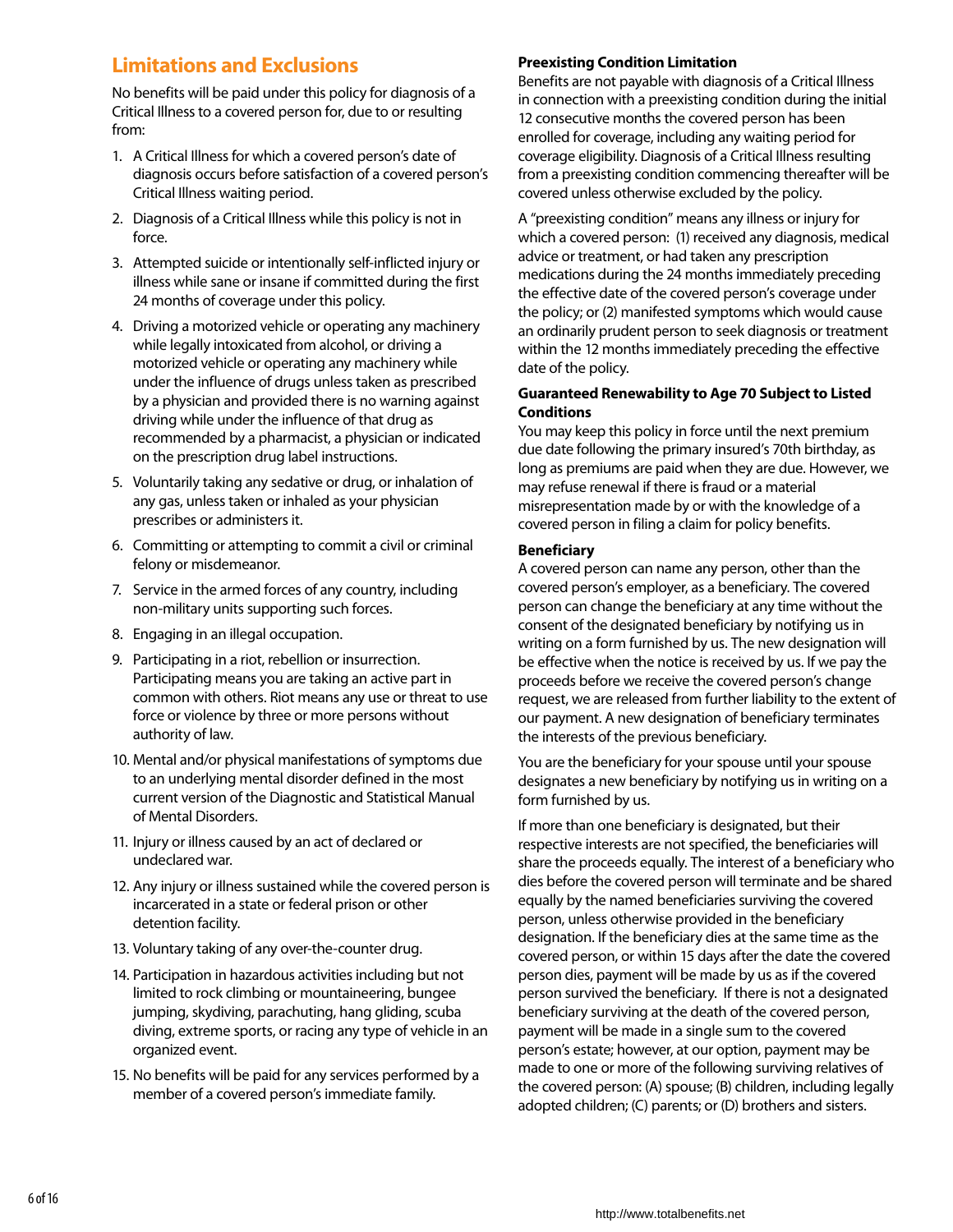# **Effective and Termination Dates**

#### **Effective Dates for Covered Persons**

The effective date for all initial covered persons begins at 12:01 a.m. standard time at your last address shown in our records on the policy effective date shown in the policy.

#### **Eligibility**

Your spouse becomes eligible for insurance under this policy on the latter of: (1) the date you become insured under this policy; or (2) the first day of the month after the date of becoming your spouse.

#### **Adding Spouse Coverage**

If: (A) you apply in writing for insurance under the policy on your spouse; (B) you pay the required premiums; (C) you furnish proof of good health, at no cost to us; and (D) we agree to insure your spouse, then the effective date will be shown in the written notice to you that your spouse is insured as a covered person.

#### **Termination**

- A. All coverage under this policy will automatically stop on the earliest of the date: (1) we receive your written request to terminate coverage under this policy; or (2) the full Critical Illness Maximum Lifetime Benefit amount for both you and your spouse is paid.
- B. A covered person's coverage under this policy will automatically stop on the earliest of the date: (1) of the covered person's death; (2) when the full Critical Illness Maximum Lifetime Benefit amount is paid for that covered person; or (3) at the end of the grace period for which premium was due and remains unpaid.

If we accept premium for a covered person after the full Critical Illness Maximum Lifetime Benefit amount for that covered person has been paid, such premium will be refunded.

The termination date for the above events stated in B. 1 and 2 above is the first of the month following the termination event. Insurance will terminate at 12:01 a.m. standard time at your address on the termination date of coverage. Termination shall be without prejudice to any loss incurred while this policy was in force.

In the event of termination, we will return promptly the unearned portion of any premium paid. Termination shall be without prejudice to any claim originating prior to the effective date of termination.

A spouse will cease to be a covered person at the end of the month which he or she ceases to be your spouse due to divorce.

We must receive notification within 31 days of the date an insured ceases to be a covered person. If notice is received by us more than 31 days from this date, any unearned premium will be credited only from the first day of the policy month in which we receive the notice.

#### **Continuation for Spouse in the Event of Divorce or Death**

If any covered person dies while this policy is in force, this policy will remain in force for the remaining covered persons as long as premiums continue to be paid.

If the primary insured dies, the policy may be continued by the spouse, if a covered person, as the new primary insured.

In the event of proof of legal divorce, we may issue a new policy providing the same benefits as this policy, to your spouse, if a covered person.

# **Premium Provisions**

Each premium is to be paid to us on or before its due date.

#### **Change of Premium**

From time to time, we may change the rate table used for this policy form.

Each premium will be based on the rate table in effect on that premium due date. The age of the covered persons, type and level of benefits, and place of residence on the policy effective date are some of the factors that could be used in determining your premium rates. At least 30 days notice of any plan to take any action or make a change permitted by this clause will be mailed to you at your last address as shown in our records.

#### **Grace Period**

You have until the 31st day following each premium due date to pay all premiums due. We may pay benefits for diagnosis of a Critical Illness during the 31 day grace period. Any such benefit payment is made in reliance on the receipt of the full premium due from you by the end of the grace period.

However, if we pay benefits for a Critical Illness during the grace period, and the full premium is not paid by the end of the grace period, we will require repayment of all benefits paid from you or any other person or organization that received payment on those claims. If repayment is due from another person or organization, you agree to assist and cooperate with us in obtaining repayment. You are responsible for repaying us if we are unsuccessful in recovering our benefits from these other sources.

#### **Residence**

Your premium will be based on place of residence on the policy effective date. If your residence is misstated on your application, or you fail to notify us of a change of residence, we will apply the correct premium amount beginning on the first premium due date you resided at that place of residence. If the change results in lower premium, we will refund any excess premium. If the change results in a higher premium, you will owe us the additional premium.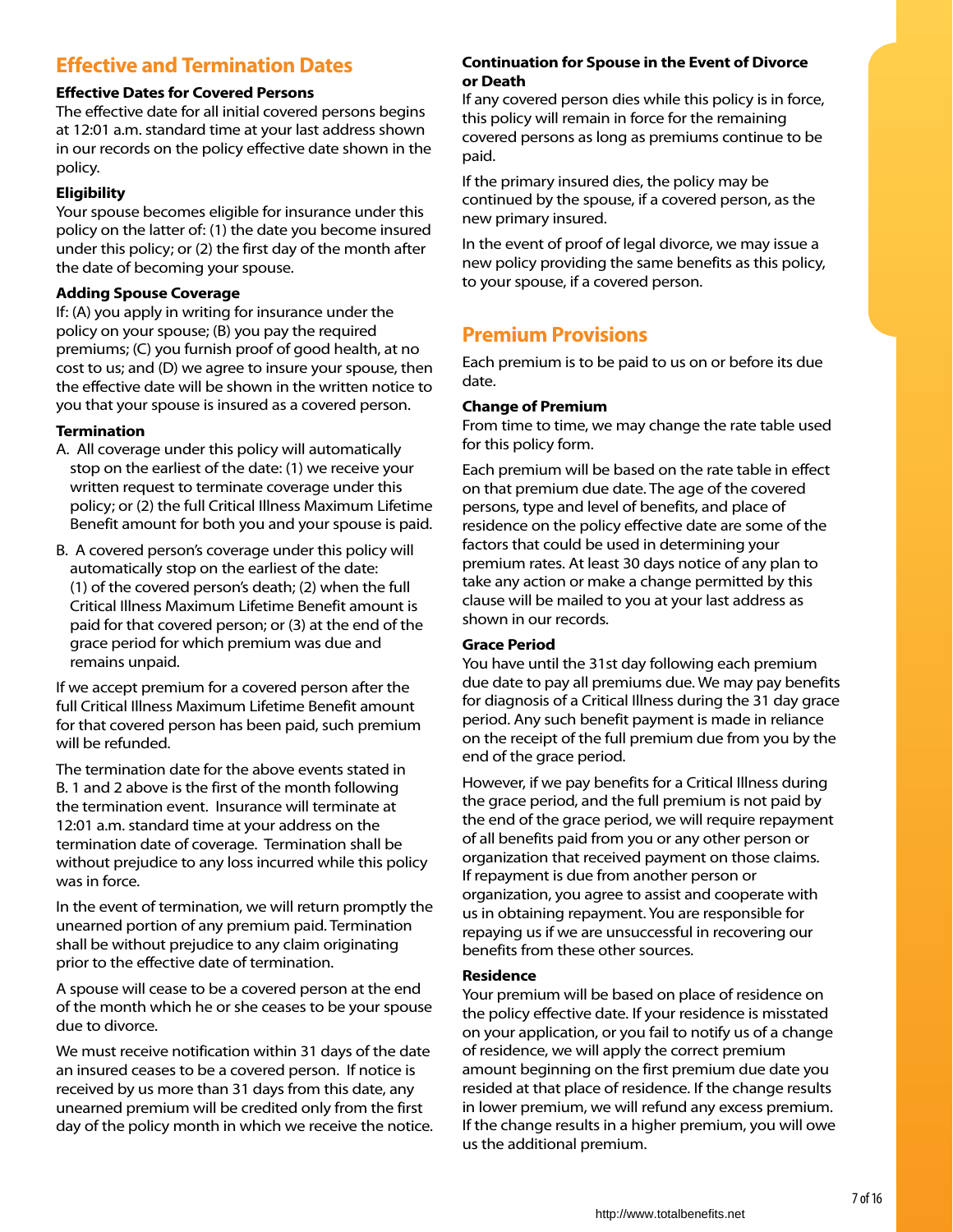#### **Time Limit on Certain Defenses**

Any misstatement by you in the application for this policy may be used to void this policy or to deny a claim. This action may be taken in the first two years, with no lapse, of a person's coverage. After the two-year period, this action may be taken only for a fraudulent misstatement.

#### **Underwriting**

Plans are subject to health underwriting. If you provide incorrect or incomplete information on your insurance application your coverage may be voided or claims denied.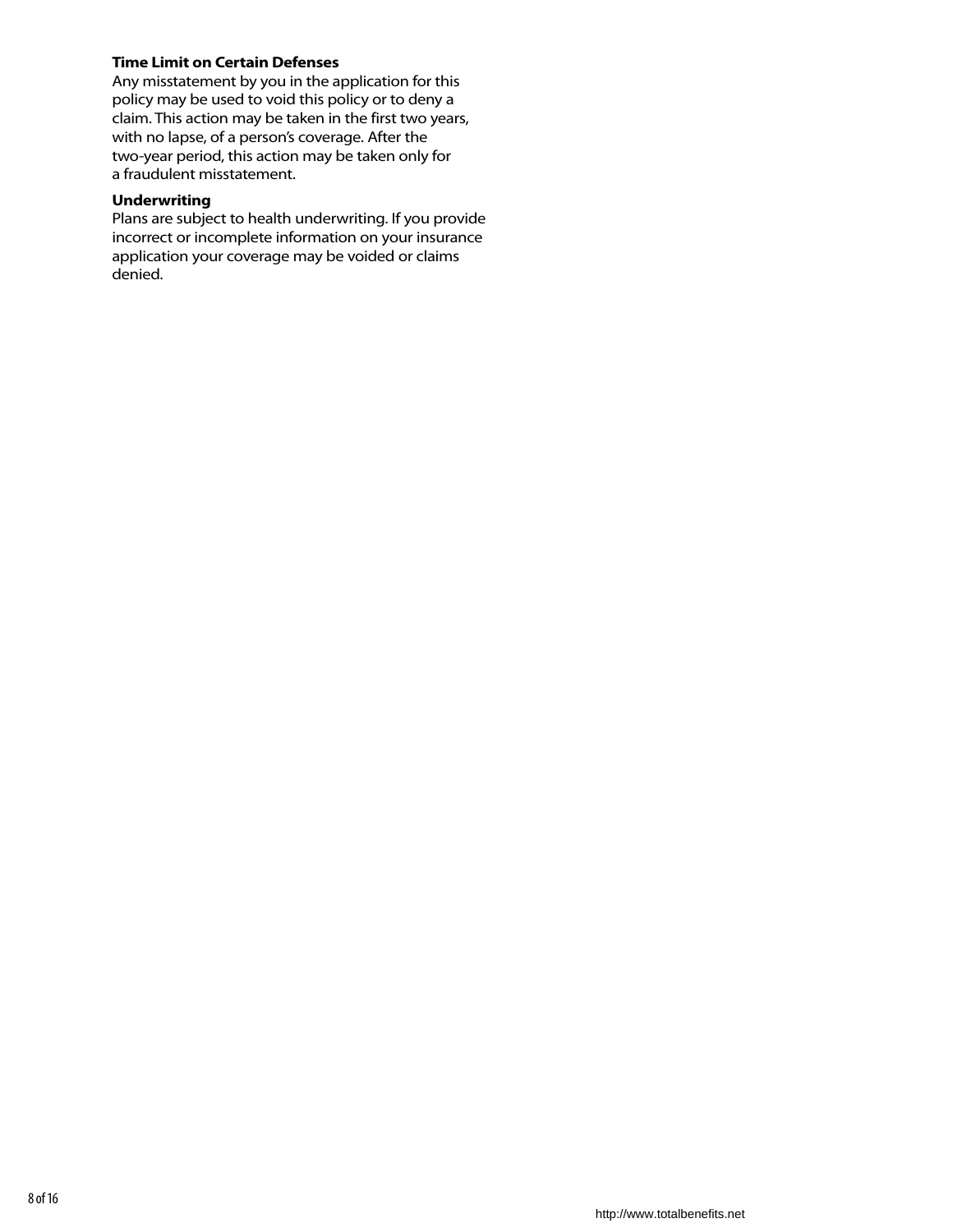# **State Variations**

Please review the information provided below, which summarizes the major variations in coverage by state from these described in this brochure.

#### **Alabama**

• There are no state variations.

#### **Alaska**

- Limitation for committing or attempting to commit a misdemeanor does not apply.
- We will notify you at least 45 days in advance before any change in premium will be mailed to you at your last address shown in our records.

#### **Arizona**

• Exclusion for attempted suicide does not apply.

#### **Arkansas**

• Limitation for committing or attempting to commit a misdemeanor does not apply.

#### **California**

- "Spouse" includes domestic partner.
- Limitation for committing or attempting to commit a misdemeanor does not apply.

#### **Colorado**

• Exclusion for attempted suicide or intentionally self-inflicted injury or illness does not apply to the insane.

#### **Delaware**

- Limitation for committing or attempting to commit a misdemeanor does not apply.
- "Spouse" includes domestic partner.

#### **Florida**

- Limitation for committing or attempting to commit a misdemeanor does not apply.
- A "preexisting condition" excludes routine follow-up for breast cancer reoccurrence.
- We will notify you at least 45 days in advance before any change in premium will be mailed to you at your last address shown in our records.

#### **Hawaii**

- Limitation for committing or attempting to commit a misdemeanor does not apply.
- "Spouse" includes civil unions.
- "Covered person" includes you and your lawful spouse or reciprocal beneficiary.

#### **Idaho**

- Benefit for Life Threatening Cancer is changed to: If your or your spouse's date of diagnosis with life threatening cancer is after the 30-day Critical Illness waiting period, we will pay 100% of the Critical Illness Maximum Lifetime Benefit amount shown in the policy.
- Limitation for attempted suicide or intentionally self-inflicted injury or illness while sane or insane not limited to first 24 months of coverage.
- No benefits will be paid for a Critical Illness resulting from an injury or illness caused while legally intoxicated from alcohol, or while under the influence of drugs unless administered or taken as prescribed by a physician.
- No benefits will be paid for a Critical Illness resulting from voluntarily taking any narcotic, unless taken or inhaled as your physician prescribes or administers it.
- Limitation for committing or attempting to commit a civil or criminal felony or misdemeanor does not apply, and is replaced with participating in a civil or criminal felony.
- Exclusion for voluntary taking of any over the counter drug unless taken in accordance with the manufacturers recommended dosage does not apply.
- Exclusion for any injury or illness sustained while incarcerated does not apply.
- The hazardous activities exclusion is limited to professional participation.
- A "preexisting condition" means any illness or injury for which a covered person received any diagnosis, medical advice, or treatment during the 6 months immediately preceding the effective date of the covered person's coverage under the policy.

#### **Illinois**

- Limitation for committing or attempting to commit a misdemeanor does not apply.
- Definition of legally intoxicated: from alcohol or while under the influence of drugs unless taken as prescribed by a physician, and provided there is no warning against driving while under the influence of that drug as recommended by a pharmacist, a physician, or indicated on the prescription drug label instructions.
- Exclusion for participation in hazardous activities does not apply.
- "Spouse" includes civil unions.

#### **Indiana**

• Limitation for committing or attempting to commit a misdemeanor does not apply.

#### **Iowa**

• There are no state variations.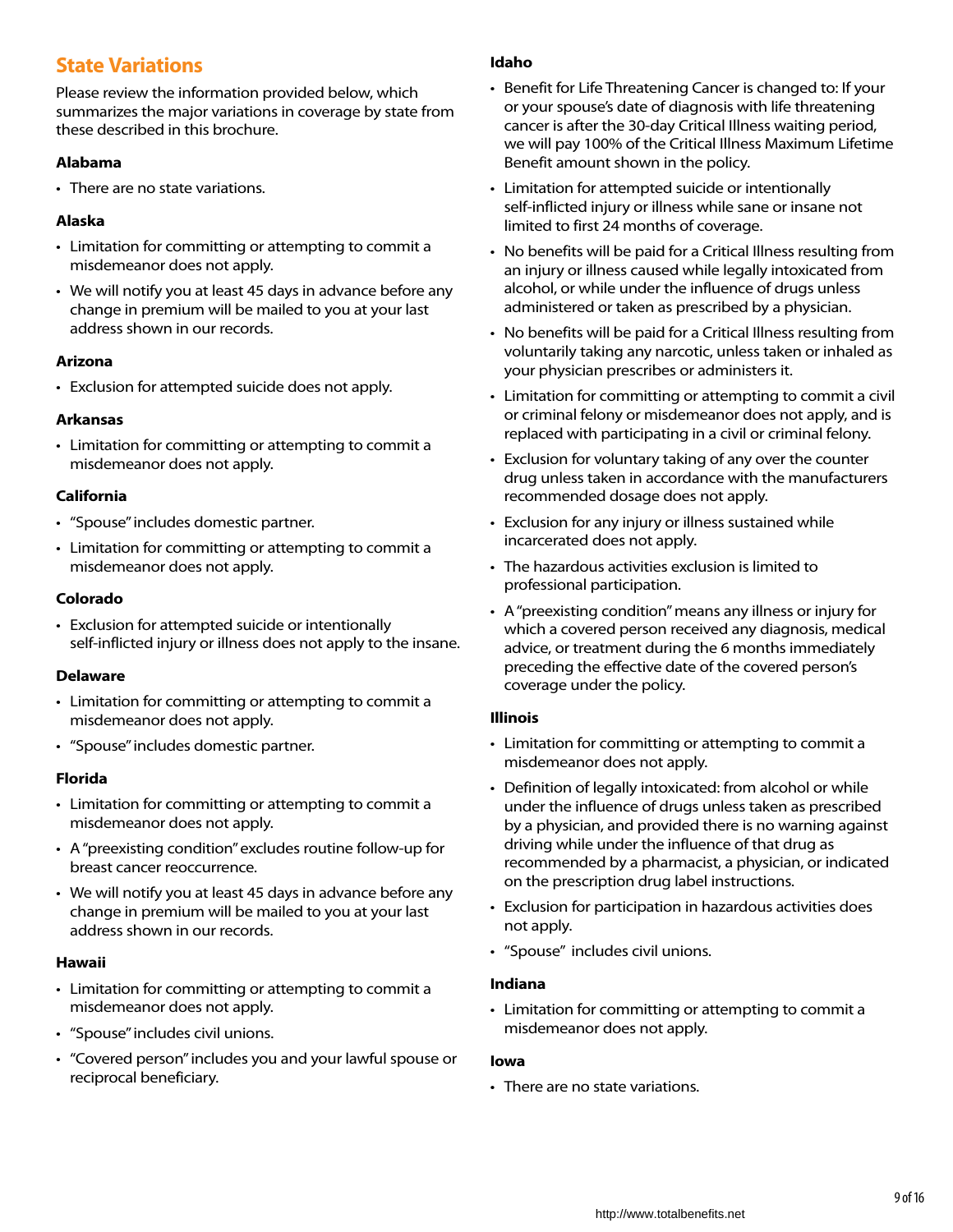#### **Kansas**

- Limitation for committing or attempting to commit a misdemeanor does not apply.
- No claim for diagnosis of a Critical Illness incurred or commencing after 12 months from the effective date you became insured under this policy will be reduced or denied on the ground that a disease or physical condition, not excluded or limited by name or specific description in a rider attached to the policy, existed prior to the effective date you became insured under this policy, except in the case of fraudulent misstatements in the application. The action taken regarding only a fraudulent misstatement after the two-year period is not applicable.

#### **Kentucky**

• Limitation for committing or attempting to commit a misdemeanor does not apply.

#### **Louisiana**

- Limitation for committing or attempting to commit a misdemeanor does not apply.
- We will notify you at least 45 days in advance before any change in premium will be mailed to you at your last address shown in our records.
- Premium rate will not change during the initial 12 months of coverage and not more than once in any 6-month period.

#### **Maine**

- Limitation for committing or attempting to commit a misdemeanor does not apply.
- Benefits are not payable for diagnosis of a Critical Illness in connection with a preexisting condition during the initial 6 consecutive months after the covered person's effective date, including any waiting period for coverage eligibility. After 6 months following a covered person's effective date, diagnosis of a Critical Illness resulting from a preexisting condition is covered unless otherwise excluded in the policy.

A "preexisting condition" means any illness or injury for which a covered person received any diagnosis, medical advice or treatment, or had taken any prescription medications during the 6 months immediately preceding the effective date.

• A clinical diagnosis of a life threatening cancer will be accepted if a pathological diagnosis is medically inappropriate.

#### **Maryland**

• Maryland Amount Payable: If diagnosis of a Critical Illness is within the first 30 days after the effective date, we will pay \$500. If diagnosis is more than 30 days after the effective date, we will pay the applicable Percentage of Critical Illness Maximum Lifetime Benefit amount for Critical Illnesses as specified below, subject to the following:

- 1. The diagnosis must be made within the United States;
- 2. The diagnosis must be made while you or your spouse is a covered person under the policy;
- 3. The total benefits payable under the policy for a covered person for all diagnosis of a Critical Illness will not exceed the Critical Illness Maximum Lifetime Benefit amount; and
- 4. Benefits are subject to all other terms, conditions, limitations, and exclusions under the policy.
- Exclusion for driving a motorized vehicle or operating any machinery while legally intoxicated from alcohol or under the influence of drugs does not apply.
- Exclusion for voluntarily taking any sedative or drug, or inhalation of any gas does not apply.
- Limitation for committing or attempting to commit a civil or criminal felony or misdemeanor does not apply.
- Exclusion for engaging in an illegal occupation does not apply.
- Exclusion for participating in a riot, rebellion, or insurrection does not apply.
- Exclusion for voluntarily taking of any over-the-counter drug unless taken in accordance with the manufacturers recommended dosage does not apply.

#### **Michigan**

• There are no state variations.

#### **Minnesota**

- THIS IS NOT A MEDICARE SUPPLEMENT POLICY. If you are eligible for Medicare, review the "Guide to Health Insurance for People with Medicare."
- Exclusion for attempted suicide or intentionally self-inflicted injury or illness does not apply.
- Limitation for committing or attempting to commit a misdemeanor does not apply.

#### **Mississippi**

• We will notify you at least 60 days in advance before any change in premium will be mailed to you at your last address shown in our records.

#### **Missouri**

• Exclusion for attempted suicide or intentionally self-inflicted injury or illness only applies while sane and if committed during the first 12 months.

#### **Montana**

• A "preexisting condition" means any illness or injury for which a covered person: received any diagnosis, medical advice or treatment, or had taken any prescription medications during the 24 months immediately preceding the effective date of the covered person's coverage under the policy.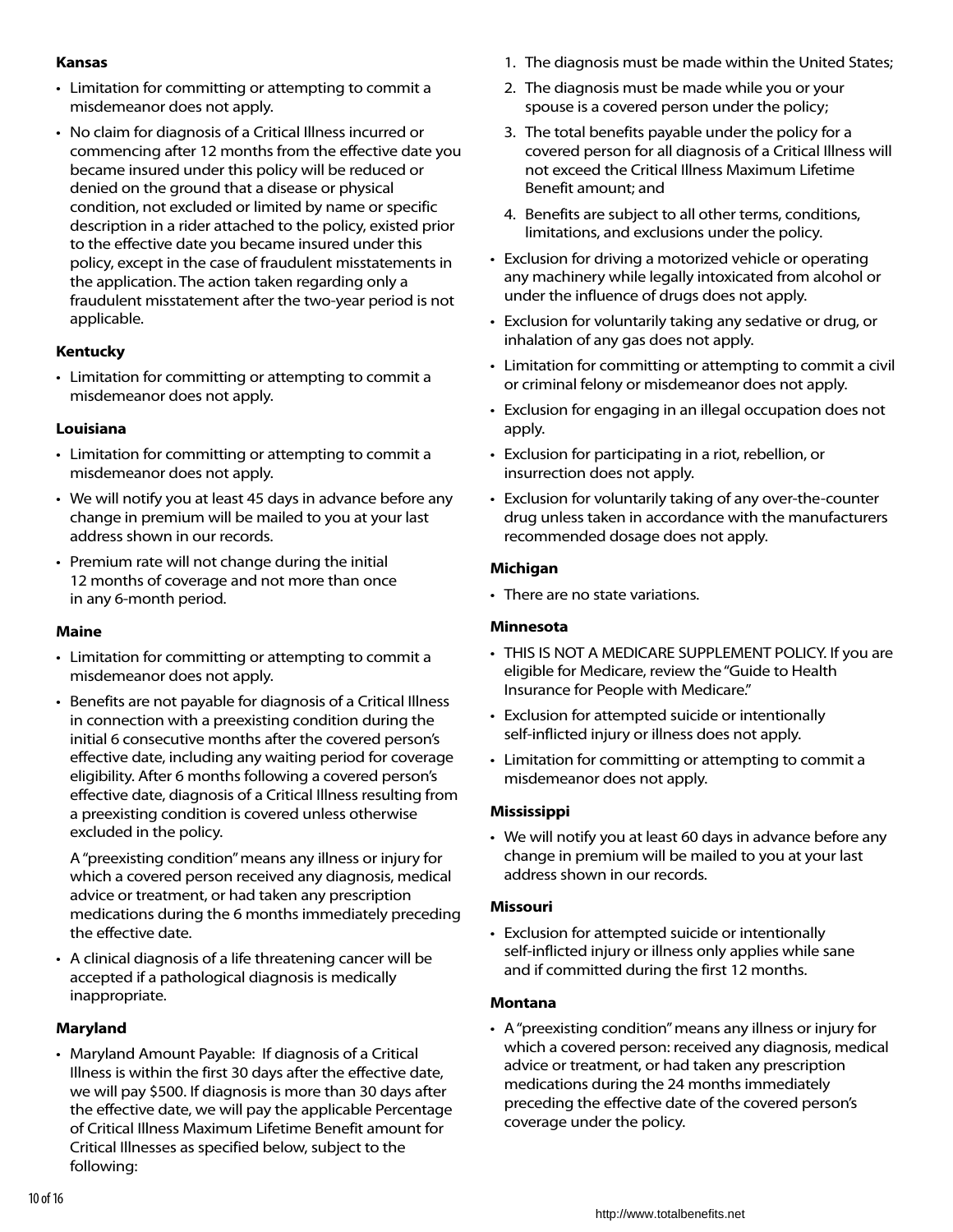- Limitation for committing or attempting to commit a misdemeanor does not apply.
- We will notify you at least 45 days in advance before any change in premium will be mailed to you at your last address shown in our records.

#### **Nebraska**

- A "preexisting condition" means any illness or injury for which a covered person: received any diagnosis, medical advice or treatment, or had taken any prescription medications during the 24 months immediately preceding the effective date of the covered person's coverage under the policy.
- Limitation for committing or attempting to commit a misdemeanor does not apply.

#### **Nevada**

- Exclusion for driving a motorized vehicle or operating any machinery while legally intoxicated from alcohol or under the influence of drugs does not apply.
- Exclusion for voluntarily taking any sedative or drug, or inhalation of any gas, does not apply.
- Limitation for committing or attempting to commit a misdemeanor does not apply.
- We will notify you at least 60 days in advance before any change in premium will be mailed to you at your last address shown in our records.
- "Spouse" includes domestic partner.

#### **North Carolina**

- Terrorism is not considered an act of war in North Carolina.
- A "preexisting condition" means those conditions for which medical advice, diagnosis, care, or treatment was received or recommended within the one-year period immediately preceding the effective date of the policy.
- Subject to all other terms and exclusions of the policy, benefits will be eligible for a cancer unrelated to another cancer that is a preexisting condition.
- We will notify you at least 45 days in advance before any change in premium will be mailed to you at your last address shown in our records.

#### **North Dakota**

- A "preexisting condition" means any illness or injury for which a covered person: received any diagnosis, medical advice or treatment, or had taken any prescription medications during the 24 months immediately preceding the effective date of the covered person's coverage under the policy.
- Limitation for committing or attempting to commit a misdemeanor does not apply.
- Exclusion for any injury or illness sustained while the covered person is incarcerated in a state or federal prison or other detention facility does not apply.

#### **Ohio**

• There are no state variations.

#### **Oklahoma**

- Exclusion for driving a motorized vehicle or operating any machinery while legally intoxicated does not apply.
- Exclusion for participation in hazardous activities does not apply.
- If your or your spouse's date of diagnosis with life-threatening cancer is more than 30 days after your or your spouse's effective date of coverage under the policy, we will pay 100% of the Critical Illness Maximum Lifetime Benefit shown in the policy.
- Limitation for committing or attempting to commit a misdemeanor does not apply.

#### **Pennsylvania**

- Exclusion for attempted suicide or intentionally self-inflicted injury if committed during the first 24 months of coverage under the policy.
- Exclusion for voluntarily taking any sedative or drug, or inhalation of any gas, does not apply if administered on the advice of your physician.
- Limitation for committing or attempting to commit a misdemeanor does not apply.
- Exclusion for mental or nervous, or emotional disorders.
- Exclusion for voluntarily taking of any over-the-counter drugs does not apply if administered on the advice of a physician.
- A "preexisting condition" means any illness or injury for which a covered person: received any diagnosis, medical advice or treatment, or had taken any prescription medications during the 24 months immediately preceding the effective date of the covered person's coverage under the policy.

#### **Rhode Island**

- Limitation for committing or attempting to commit a misdemeanor does not apply.
- "Spouse" includes civil union partner.
- We will return promptly any unearned premium paid calculated on a prorata basis, in the event the policy terminates.
- The Time Limit on Certain Defenses Provision is three years.

#### **South Carolina**

• Limitation for committing or attempting to commit a misdemeanor does not apply.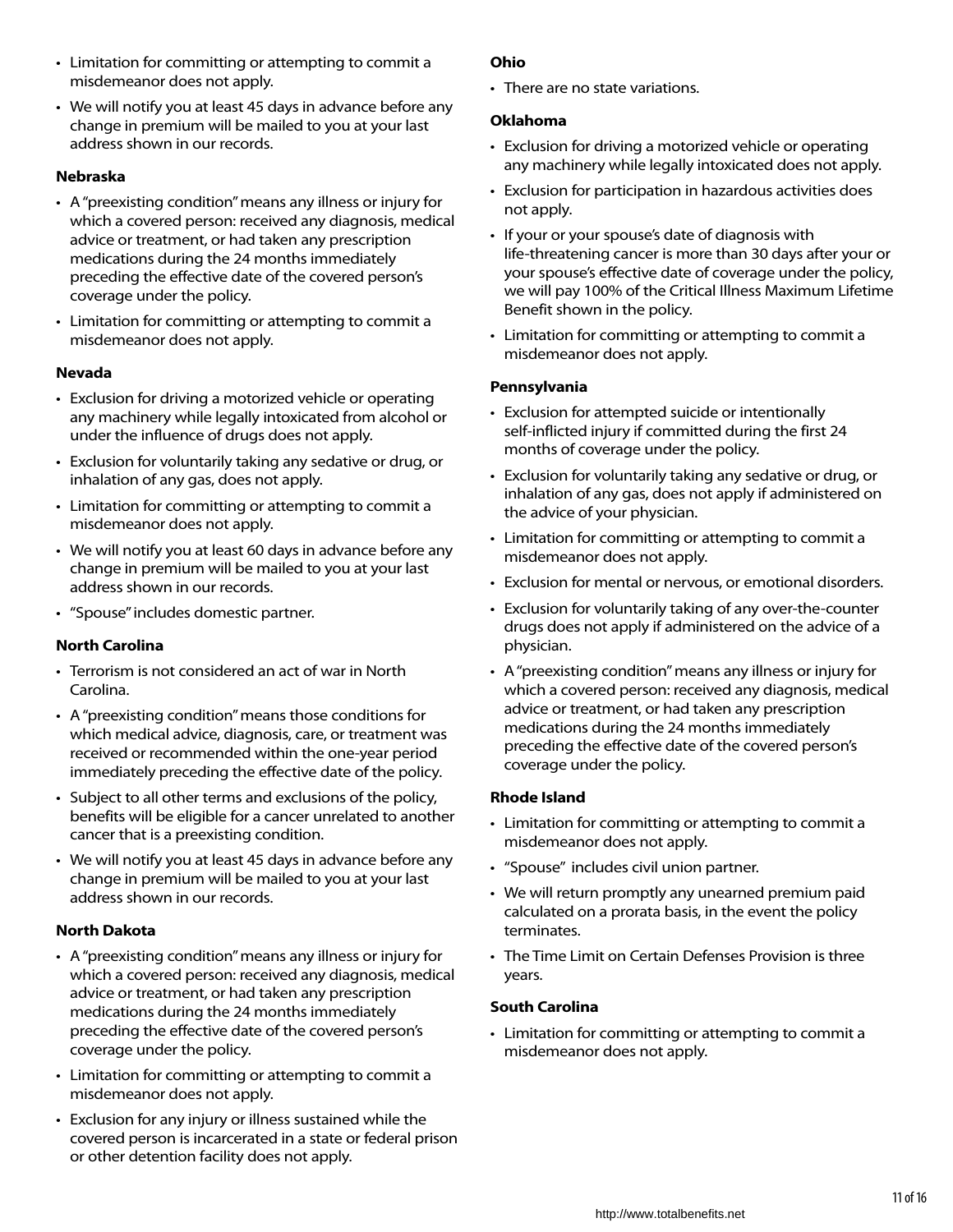#### **South Dakota**

- A "preexisting condition" means any illness or injury for which a covered person: (1) received any diagnosis, medical advice or treatment, or taken any prescription medications during the 12 months immediately preceding the effective date of the covered person's coverage under the policy; or (2) manifested symptoms which would cause an ordinarily prudent person to seek diagnosis or treatment within the 12 months immediately preceding the effective date of the policy.
- Exclusion for driving a motorized vehicle or operating any machinery while legally intoxicated from alcohol or under the influence of drugs does not apply.
- Exclusion for voluntarily taking any sedative or drug, or inhalation of any gas, does not apply.
- Limitation for committing or attempting to commit a misdemeanor does not apply.

#### **Tennessee**

• The 30-day waiting period only applies to sickness.

#### **Texas**

- The 30-day waiting period only applies to sickness.
- Limitation for committing or attempting to commit a misdemeanor does not apply.

#### **West Virginia**

• Limitation for committing or attempting to commit a misdemeanor does not apply.

#### **Wisconsin**

• There are no state variations.

#### **Wyoming**

- This is a Critical Illness-only policy. It only provides stated benefits for specified Critical Illnesses or other benefits that may be added. This policy does not provide benefits for any other illness or condition including, but not limited to, comprehensive adult wellness benefits.
- Limitation for committing or attempting to commit a misdemeanor does not apply.
- A "preexisting condition" means any illness or injury for which a covered person received any diagnosis, medical advice or treatment, or had taken any prescription medications during the 6 months immediately preceding the effective date of the covered person's coverage under the policy.
- If benefits are paid for a Critical Illness during the grace period and full premium is not paid by the end of the grace period, we will deduct the premium owed from the claim payment.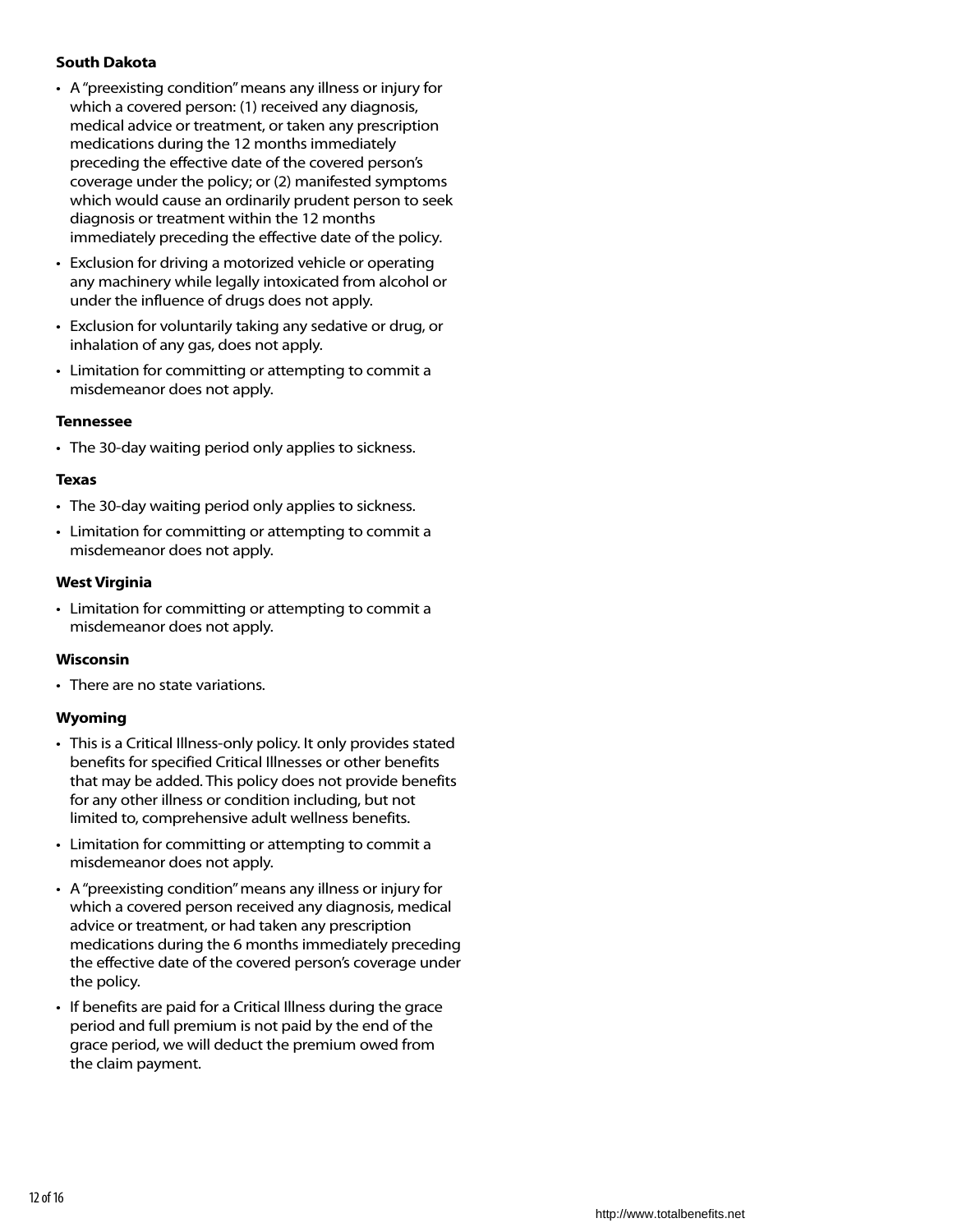#### **HEALTH PLAN NOTICE OF INFORMATION PRACTICES MEDICAL INFORMATION PRIVACY NOTICE** THIS NOTICE DESCRIBES HOW MEDICAL INFORMATION ABOUT YOU MAY BE USED AND DISCLOSED AND HOW YOU CAN GET ACCESS TO THIS INFORMATION. PLEASE REVIEW IT CAREFULLY. (Effective September 23, 2013)

We (including our affiliates listed at the end of this notice) are required by law to protect the privacy of your health information. We are also required to send you this notice, which explains how we may use information about you and when we can give out or "disclose" that information to others. You also have rights regarding your health information that are described in this notice. We are required by law to abide by the terms of this notice.

The terms "information" or "health information" in this notice include any information we maintain that reasonably can be used to identify you and that relates to your physical or mental health or condition, the provision of health care to you, or the payment for such health care. We will comply with the requirements of applicable privacy laws related to notifying you in the event of a breach of your health information.

We have the right to change our privacy practices and the terms of this notice. If we make a material change to our privacy practices, we will provide to you in our next annual distribution, either a revised notice or information about the material change or how to obtain a revised notice. We will provide this information either by direct mail or electronically in accordance with applicable law. In all cases, we will post the revised notice on our websites, such as *www.myuhone.com, www.myallsavers.com,* 

*www.myallsaversmember.com, www.goldenrule.com,* or *www.unitedhealthone.com* We reserve the right to make any revised or changed notice effective for information we already have and for information that we receive in the future.

We collect and maintain oral, written and electronic information to administer our business and to provide products, services and information of importance to our customers. We maintain physical, electronic and procedural security safeguards in the handling and maintenance of our enrollees' information, in accordance with applicable state and federal standards, to protect against risks such as loss, destruction or misuse.

How We Use or Disclose Information. We must use and disclose your health information to provide information:

- To you or someone who has the legal right to act for you (your personal representative) in order to administer your rights as described in this notice; and
- To the Secretary of the Department of Health and Human Services, if necessary, to make sure your privacy is protected.

We have the right to use and disclose health information for your treatment, to pay for your health care and operate our business. For example, we may use or disclose your health information:

• For Payment of premiums due us, to determine your coverage and to process claims for health care services you receive including for subrogation or coordination of other benefits you may have. For example, we may tell a doctor whether you are eligible for coverage and what percentage of the bill may be covered.

- For Treatment. We may use or disclose health information to aid in your treatment or the coordination of your care. For example, we may disclose information to your physicians or hospitals to help them provide medical care to you.
- For Health Care Operations. We may use or disclose health information as necessary to operate and manage our business and to help manage your health care coverage. For example, we might conduct or arrange for medical review, legal services, and auditing functions, including fraud and abuse detection or compliance programs.
- To Provide Information on Health Related Programs or Products such as alternative medical treatments and programs or about health-related products and services.
- To Plan Sponsors. If your coverage is through an employer group health plan, we may share summary health information and enrollment and disenrollment information with the plan sponsor. In addition, we may share other health information with the plan sponsor for plan administration if the plan sponsor agrees to special restrictions on its use and disclosure of the information in accordance with federal law.
- For Underwriting Purposes. We may use or disclose your health information for underwriting purposes; however, we will not use or disclose your genetic information for such purposes.
- For Reminders. We may use health information to contact you for appointment reminders with providers who provide medical care to you.

We may use or disclose your health information for the following purposes under limited circumstances:

- As Required by Law. We may disclose information when required to do so by law.
- To Persons Involved With Your Care. We may use or disclose your health information to a person involved in your care, such as a family member, when you are incapacitated or in an emergency, or when you agree or fail to object when given the opportunity. If you are unavailable or unable to object we will use our best judgment to decide if the disclosure is in your best interests. Special restrictions apply regarding when we may disclose health information to family members and others involved in a deceased individual's care. We may disclose health information to any persons involved, prior to the death, in the care or payment for care of a deceased individual, unless we are aware that doing so would be inconsistent with a preference previously expressed by the deceased.
- For Public Health Activities such as reporting disease outbreaks.
- • For Reporting Victims of Abuse, Neglect or Domestic Violence to government authorities, including a social service or protective service agency.
- For Health Oversight Activities such as governmental audits and fraud and abuse investigations.
- For Judicial or Administrative Proceedings such as in response to a court order, search warrant or subpoena.
- For Law Enforcement Purposes such as providing limited information to locate a missing person or report a crime.

33638-X-1213 Products are either underwritten or administered by: All Savers Insurance Company, All Savers Life Insurance Company of California, Golden Rule Insurance Company, PacifiCare Life and Health Insurance Company, UnitedHealthcare Insurance Company, and/or UnitedHealthcare Life Insurance Company.

#### http://www.totalbenefits.net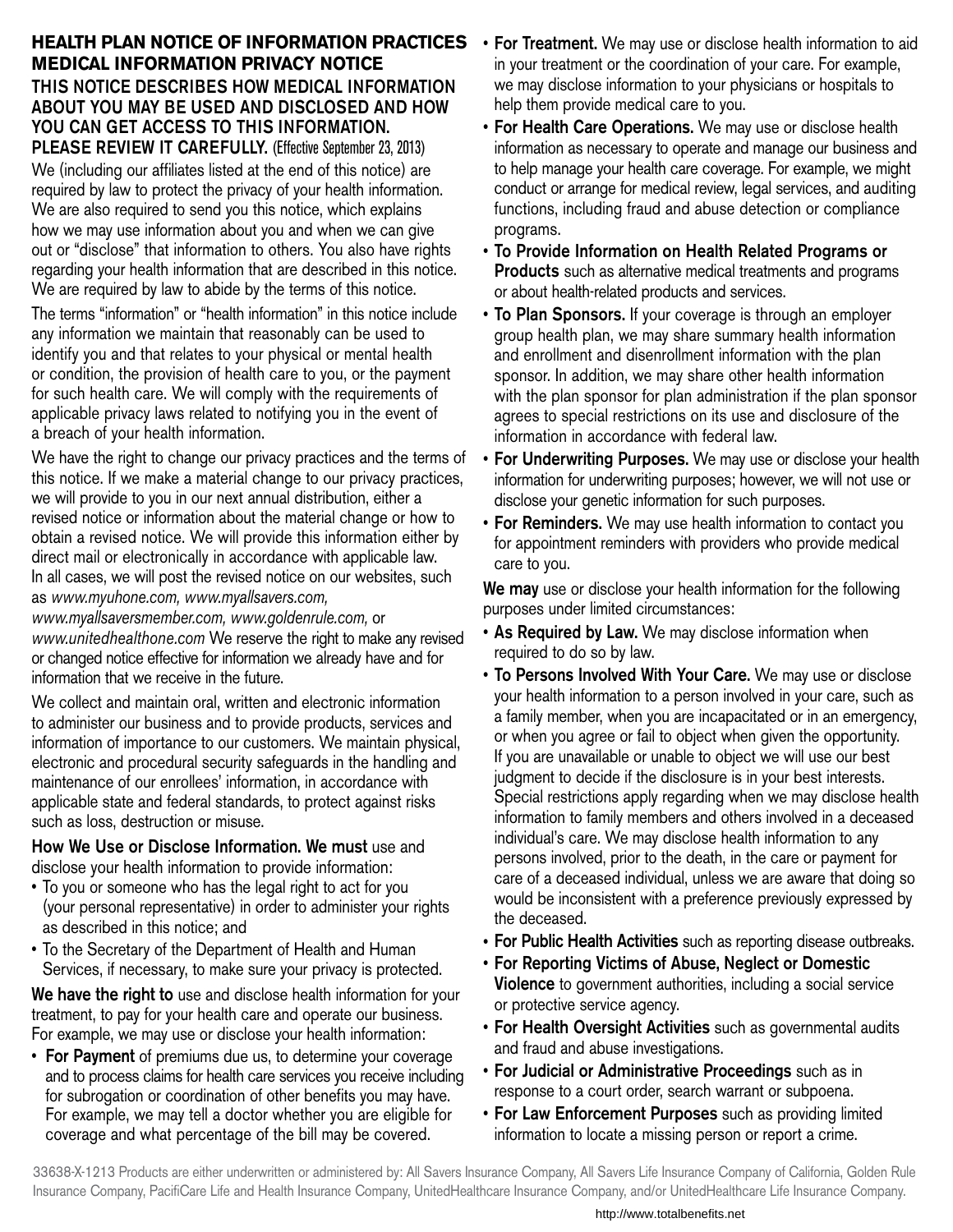- To Avoid a Serious Threat to Health or Safety by, for example, disclosing information to public health agencies or law enforcement authorities, or in the event of an emergency or natural disaster.
- For Specialized Government Functions such as military and veteran activities, national security and intelligence activities, and the protective services for the President and others.
- For Workers' Compensation including disclosures required by state workers' compensation laws of job-related injuries.
- For Research Purposes such as research related to the prevention of disease or disability, if the research study meets federal privacy law requirements.
- To Provide Information Regarding Decedents. We may disclose information to a coroner or medical examiner to identify a deceased person, determine a cause of death, or as authorized by law. We may also disclose information to funeral directors as necessary to carry out their duties.
- For Organ Procurement Purposes. We may use or disclose information for procurement, banking or transplantation of organs, eyes or tissue.
- To Correctional Institutions or Law Enforcement Officials if you are an inmate of a institution or under the custody of a law enforcement official, but only if necessary (1) for the institution to provide you with health care; (2) to protect your health and safety or the health and safety of others; or (3) for the safety and security of the correctional institution.
- To Business Associates that perform functions on our behalf or provide us with services if the information is necessary for such functions or services. Our business associates are required, under contract with us and pursuant to federal law, to protect the privacy of your information and are not allowed to use or disclose any information other than as specified in our contract and as permitted by federal law.
- Additional Restrictions on Use and Disclosure. Certain federal and state laws may require special privacy protections that restrict the use and disclosure of certain health information, including highly confidential information about you. "Highly confidential information" may include confidential information under federal laws governing alcohol and drug abuse information and genetic information as well as state laws that often protect the following types of information: HIV/AIDS; mental health; genetic tests; alcohol and drug abuse; sexually transmitted diseases and reproductive health information; and child or adult abuse or neglect, including sexual assault.

If a use or disclosure of health information described above in this notice is prohibited or materially limited by other laws that apply to us, it is our intent to meet the requirements of the more stringent law.

Except for uses and disclosures described and limited as set forth in this notice, we will use and disclose your health information only with a written authorization from you. This includes, except for limited circumstances allowed by federal privacy law, not using or disclosing psychotherapy notes about you, selling your health information to others or using or disclosing your health information for certain promotional communications that are prohibited marketing communications under federal law, without your written authorization. Once you give us authorization to release your health

information, we cannot guarantee that the person to whom the information is provided will not disclose the information. You may take back or "revoke" your written authorization, except if we have already acted based on your authorization. To revoke an authorization, contact the phone number listed on your ID card.

What Are Your Rights. The following are your rights with respect to your health information.

- You have the right to ask to restrict uses or disclosures of your information for treatment, payment, or health care operations. You also have the right to ask to restrict disclosures to family members or to others who are involved in your health care or payment for your health care. We may also have policies on dependent access that may authorize certain restrictions. Please note that while we will try to honor your request and will permit requests consistent with our policies, we are not required to agree to any restriction.
- You have the right to ask to receive confidential communications of information in a different manner or at a different place (for example, by sending information to a PO Box instead of your home address). We will accommodate reasonable requests where a disclosure of all or part of your health information otherwise could endanger you. In certain circumstances, we will accept verbal requests to receive confidential communications; however, we may also require you to confirm your request in writing. In addition, any request to modify or cancel a previous confidential communication request must be made in writing. Mail your request to the address listed below.
- You have the right to see and obtain a copy of health information that we maintain about you such as claims and case or medical management records. If we maintain your health information electronically, you will have the right to request that we send a copy of your health information in an electronic format to you. You can also request that we provide a copy of your information to a third party that you identify. In some cases you may receive a summary of this health information. You must make a written request to inspect and copy your health information or have it sent to a third party. Mail your request to the address listed below. In certain limited circumstances, we may deny your request to inspect and copy your health information. If we deny your request, you may have the right to have the denial reviewed. We may charge a reasonable fee for any copies.
- You have the right to ask to amend information we maintain about you such as claims and case or medical management records, if you believe the health information about you is wrong or incomplete. Your request must be in writing and provide the reasons for the requested amendment. Mail your requests to the address listed below. If we deny your request, you may have a statement of your disagreement added to your health information.
- You have the right to receive an accounting of certain disclosures of your information made by us during the six years prior to your request. This accounting will not include disclosures of information: (i) for treatment, payment, and health care operations purposes; (ii) to you or pursuant to your authorization; and (iii) to correctional institutions or law enforcement officials; and (iv) other disclosures for which federal law does not require us to provide an accounting.

33638-X-1213 Products are either underwritten or administered by: All Savers Insurance Company, All Savers Life Insurance Company of California, Golden Rule Insurance Company, PacifiCare Life and Health Insurance Company, UnitedHealthcare Insurance Company, and/or UnitedHealthcare Life Insurance Company.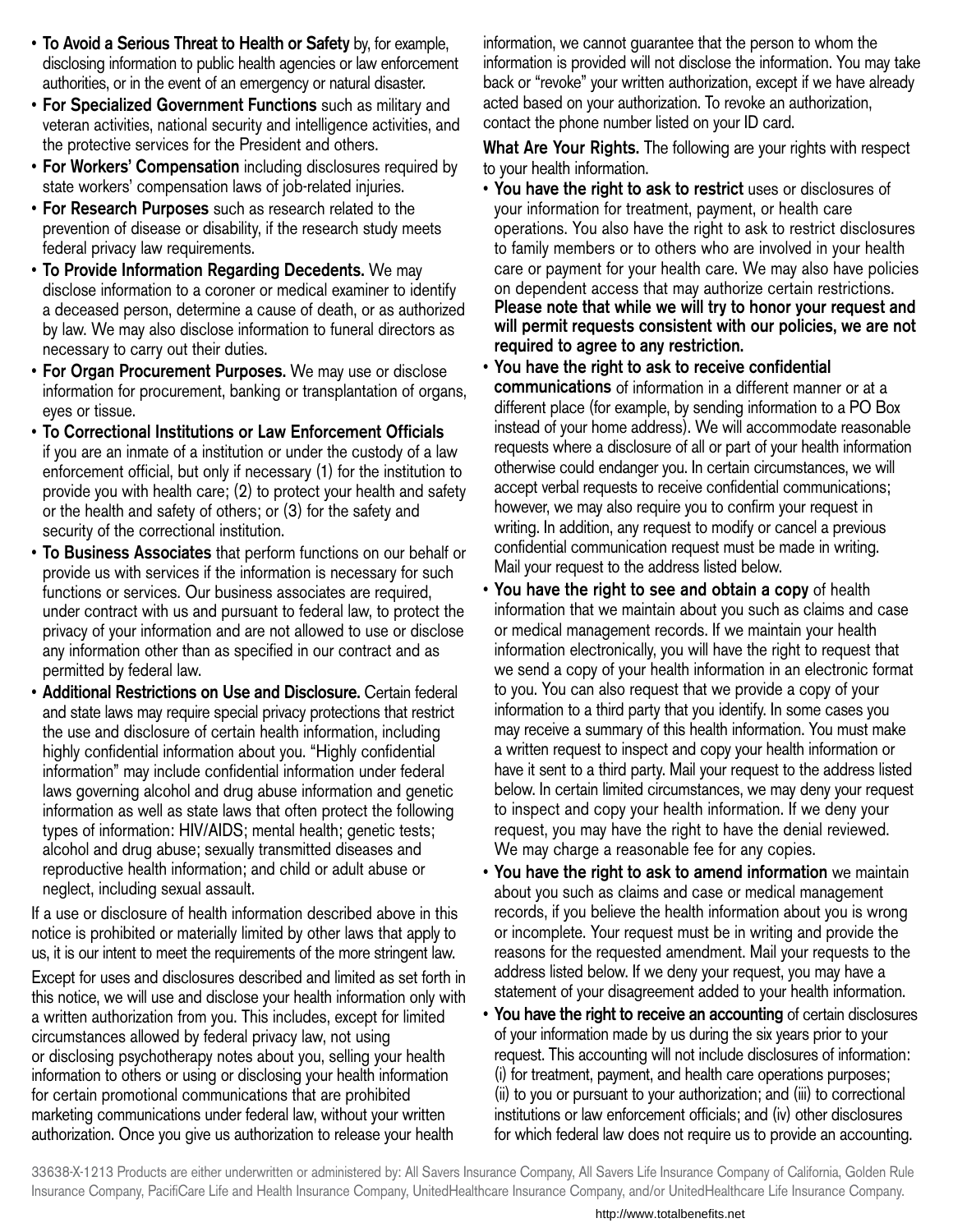- You have the right to a paper copy of this notice. You may ask for a copy of this notice at any time. Even if you have agreed to receive this notice electronically, you are still entitled to a paper copy of this notice upon request. In addition, you may obtain a copy of this notice at our websites such as *www.myuhone.com, www.myallsavers.com, www.myallsaversmember.com, www.goldenrule.com,* or *www.unitedhealthone.com.*
- You have the right to be considered a protected person. (New Mexico only) A "protected person" is a victim of domestic abuse who also is either: (i) an applicant for insurance with us; (ii) a person who is or may be covered by our insurance; or (iii) someone who has a claim for benefits under our insurance.

### Exercising Your Rights

- Contacting your Health Plan. If you have any questions about this notice or want to exercise any of your rights, please call the toll free phone number on your ID card.
- Filing a Complaint. If you believe your privacy rights have been violated, you may file a complaint with us at the address listed below.
- Submitting a Written Request. Mail to us your written requests to exercise any of your rights, including modifying or cancelling a confidential communication, requesting copies of your records, or requesting amendments to your record at the following address:
- Privacy Office, 7440 Woodland Drive, Indianapolis, IN 46278-1719
- You may also notify the Secretary of the U.S. Department of Health and Human Services of your complaint. We will not take any action against you for filing a complaint.

Fair Credit Reporting Act Notice. In some cases, we may ask a consumer-reporting agency to compile a consumer report, including potentially an investigative consumer report, about you. If we request an investigative consumer report, we will notify you promptly with the name and address of the agency that will furnish the report. You may request in writing to be interviewed as part of the investigation. The agency may retain a copy of the report. The agency may disclose it to other persons as allowed by the federal Fair Credit Reporting Act. We may disclose information solely about our transactions or experiences with you to our affiliates.

Medical Information Bureau. In conjunction with our membership in MIB, Inc., formerly known as Medical Information Bureau (MIB), we or our reinsurers may make a report of your personal information to MIB. MIB is a nonprofit organization of life and health insurance companies that operates an information exchange on behalf of its members.

If you submit an application or claim for benefits to another MIB member company for life or health insurance coverage, the MIB, upon request, will supply such company with information regarding you that it has in its file.

If you question the accuracy of information in the MIB's file, you may seek a correction in accordance with the procedures set forth in the federal Fair Credit Reporting Act. Contact MIB at: MIB, Inc., 50 Braintree Hill Ste. 400, Braintree, MA 02184-8734, (866) 692-6901, *www.mib.com* or (TTY) (866) 346-3642.

### **FINANCIAL INFORMATION PRIVACY NOTICE**

#### (Effective September 23, 2013)

We (including our affiliates listed at the end of this notice) are committed to maintaining the confidentiality of your personal financial information. For the purposes of this notice, "personal financial information" means information, other than health information, about an insured or an applicant for coverage that identifies the individual, is not generally publicly available and is collected from the individual or is obtained in connection with providing coverage to the individual.

Information We Collect. We collect personal financial information about you from the following sources:

- Information we receive from you on applications or other forms, such as name, address, age, medical information and Social Security number; and
- Information about your transactions with us, our affiliates or others, such as premium payment and claims history; and
- Information from consumer reports.

Disclosure of Information. We do not disclose personal financial information about our insureds or former insureds to any third party, except as required or permitted by law. For example, in the course of our general business practices, we may, as permitted by law, disclose any of the personal financial information that we collect about you, without your authorization, to the following types of institutions:

- To our corporate affiliates, which include financial service providers, such as other insurers, and non-financial companies, such as data processors;
- • To nonaffiliated companies for our everyday business purposes, such as to process your transactions, maintain your account(s), or respond to court orders and legal investigations; and
- To nonaffiliated companies that perform services for us, including sending promotional communications on our behalf.

We restrict access to personal financial information about you to employees, affiliates and service providers who are involved in administering your health care coverage or providing services to you. We maintain physical, electronic and procedural safeguards that comply with federal standards to guard your personal financial information.

Confidentiality and Security. We maintain physical, electronic and procedural safeguards, in accordance with applicable state and federal standards, to protect your personal financial information against risks such as loss, destruction or misuse. These measures include computer safeguards, secured files and buildings, and restrictions on who may access your personal financial information.

#### Questions About this Notice. If you have any questions about this notice, please call the toll-free member phone number on the back of your health plan ID card.

The Notice of Information Practices, effective September 23, 2013, is provided on behalf of All Savers Insurance Company; All Savers Life Insurance Company of California; Golden Rule Insurance Company; PacifiCare Life and Health Insurance Company; UnitedHealthcare Insurance Company; and UnitedHealthcare Life Insurance Company.

To obtain an authorization to release your personal information to another party, please go to the appropriate website listed in this Notice.

33638-X-1213 Products are either underwritten or administered by: All Savers Insurance Company, All Savers Life Insurance Company of California, Golden Rule Insurance Company, PacifiCare Life and Health Insurance Company, UnitedHealthcare Insurance Company, and/or UnitedHealthcare Life Insurance Company.